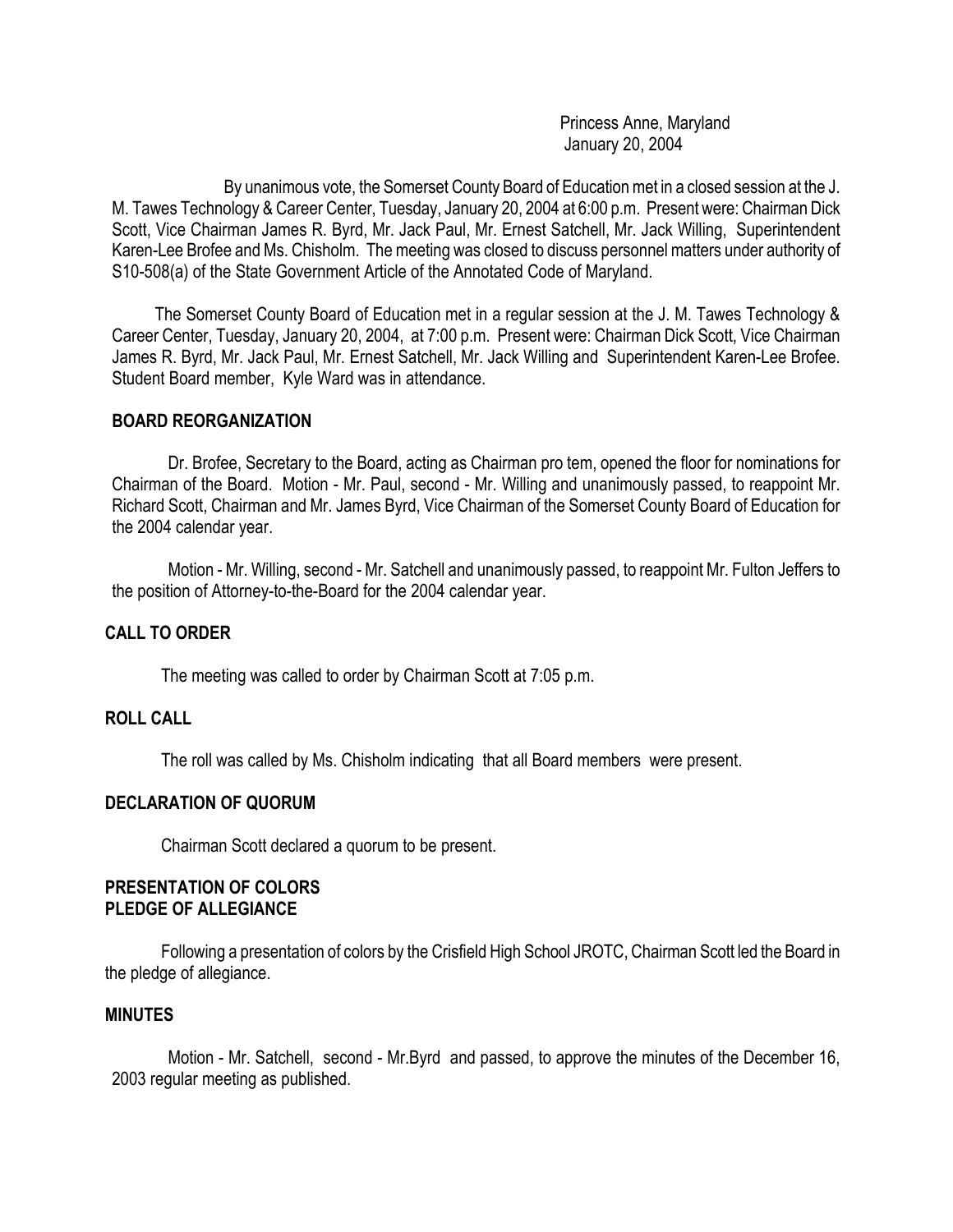Board Meeting - Denember 206, 20043 Page **AGENDA** 

 Dr. Brofee requested to add 13-G, ESMEC Health Alliance. Motion - Mr. Willing, second - Mr. Paul and passed, to adopt the agenda as amended.

### **PUBLIC PARTICIPATION**

No opinions were voiced during public participation.

### **STUDENT BOARD MEMBER REPORT**

Kyle Ward reported on activities in his area school district.

### **CRISFIELD HIGH SCHOOL REPORT**

Ms. Josenhans, Principal of Crisfield High School provided a report of the school's programs and extended an invitation to visit the school.

### **GED GRADUATES**

Mr. Turner and Ms. Bradshaw recognized the following GED graduates for receiving their diploma and also receiving Governor Citations for the scores they received on their test: Christina Barry, Jeremiah Freeman, Sara Lee, and William Shea.

# **OLD BUSINESS**

### **SCHOOL REORGANIZATION**

Dr. Brofee announced that public hearings were held on January 8, 13 and 15 regarding proposed school closings for Whittington Primary, Westover Elementary and Marion Sarah Peyton Schools. It was noted that answers to all questions posed at these hearings are posted on the Web site.

Mr. Webster, Principal of Greenwood Middle School, talked about plans for the 6<sup>th</sup> and 7<sup>th</sup> grade students to be housed at the Vocational School. Mrs. Collins, Vice Principal of Washington High School, provided a plan for the  $8<sup>th</sup>$  and  $9<sup>th</sup>$  grade academy.

Upon recommendation of the Superintendent, it was moved by Mr. Willing, seconded by Mr. Satchell and passed, to approve the following school reorganization plan. Two high schools will be maintained by adding an 8-9 Grade Academy to each, reconfiguration of elementary schools to Pre-K - 5 alignments, and creates a 6-7 Grade Intermediate program as a full service addition to the Tawes Career and Technology Center. A roll call vote on the motion reflected an unanimous vote of the five member Board.

Upon recommendation of the Superintendent, it was moved by Mr. Willing, seconded by Mr.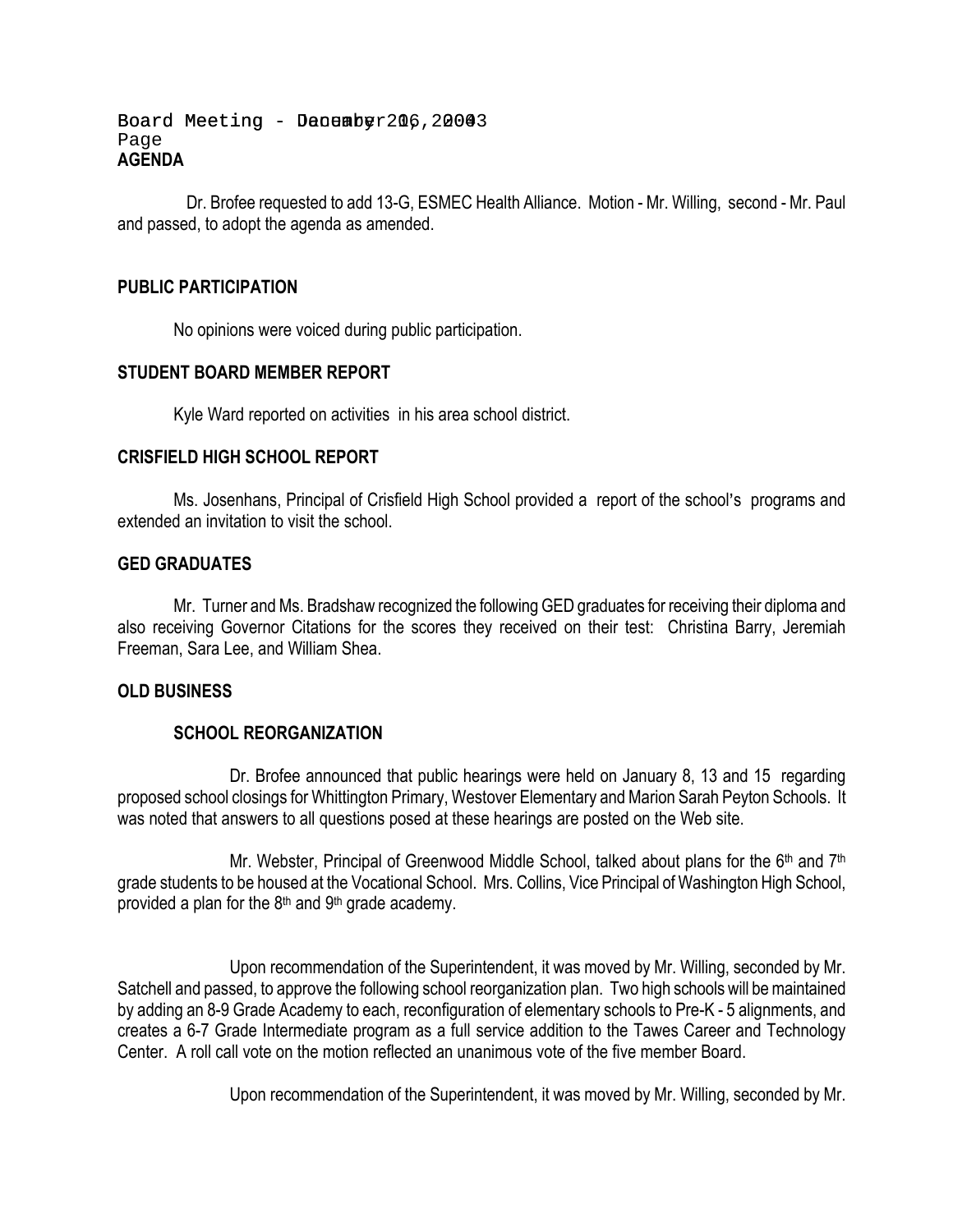Board Meeting - December 16, 2003 Page

Satchell and approved, that the Board having fully conducted a public hearing as required by and in accordance with COMAR Chapter 9 "School Closings" and school board policy 200-10 approve the closing of Whittington Primary School and Marion Sarah Peyton School as of September 2006 or such time as renovated facilities at Woodson are available and the closing of Westover Elementary School as of September 2006 or such time as it is no longer required as a facility for housing students. A roll call vote on the motion reflected an unanimous vote of the five member Board.

# **POLICY NO. 200-18 PUPIL TRANSPORTATION**

Upon recommendation of the Superintendent, it was moved by Mr. Willing, seconded by Mr. Byrd and passed to approve Policy No. 200-18 Pupil Transportation as submitted.

# **POLICY NO. 700-13 WORK SCHEDULE AND LEAVE FOR EMPLOYEES OF SOMERSET COUNTY PUBLIC SCHOOLS**

Motion - Mr. Byrd, second - Mr. Willing and passed, to table Policy No. 700-13 Work Schedule and Leave for Employees of Somerset County Public Schools until the February meeting.

# **CHARTER SCHOOL GUIDELINES**

Upon recommendation of the Superintendent, it was moved by Mr. Paul, seconded by Mr. Willing ad passed, to accept the Charter School Guidelines as presented.

# **NEW BUSINESS**

### **PERSONNEL**

Upon recommendation of the Superintendent, it was moved by Mr. Byrd, seconded by Mr. Willing and passed, to approve the following personnel actions : retirements: M. Hope Kirk-Thornton, Kathy Sterling, Fay Lawrence; resignation: Albert Sterling, Lt. Col. David Sanchez; new hires: Bridgette Devaney, Gail Anderson and Justin Giles.

# **TRANSPORTATION**

Upon recommendation of the Superintendent, it was moved by Mr. Satchell, seconded by Mr. Paul and passed, to approve Chenita Harmon to train as a substitute bus driver.

# **POLICY NO. 700-53, SCHOOL RESOURCE OFFICER PROGRAM**

Upon recommendation of the Superintendent, it was consensus of the Board to receive Policy No. 700-53 School Resource Officer Program for study. Dr. Brofee expressed appreciation to Chief Bell and Chief Pecoraro for their input in this policy.

# **THE ENERGY TRUST AGREEMENT**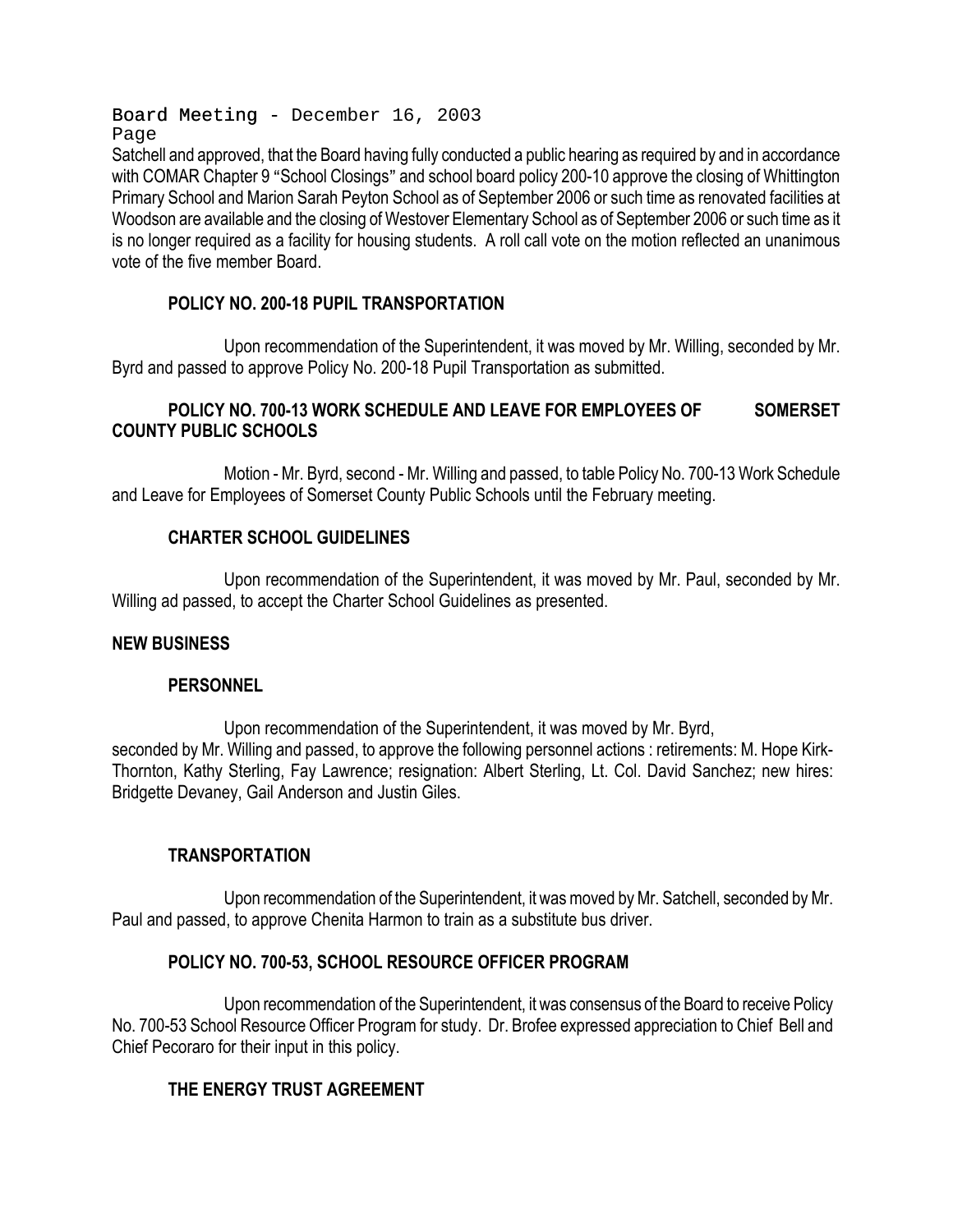Board Meeting - December 16, 2003 Page

Upon recommendation of the Superintendent, it was moved by Mr. Byrd, seconded by Mr. Willing and passed, to approve the Energy Trust Agreement as submitted by Mr. Daugherty.

### **GEAR UP ROCKETRY PROGRAM**

Ms. Dianne Johnson and students of Gear Up gave a detailed presentation on the Rocketry Program.

### **SCHOOL CALENDAR**

It was consensus of the Board to receive the proposed school calendar for FY-04-05 for study.

### **POLICY NO. 200-33 VOLUNTEER SERVICES**

It was the consensus of the Board to receive Policy No. 200-33 Volunteer Services for study.

### **ESMEC HEALH ALLIANCE**

Mr. Daugherty informed the Board of the ESMEC Health Alliance recommendation to increase the co-pay of prescription drugs to \$25.00, with a \$5.00 co-pay for generic drugs. Upon recommendation of the Superintendent, it was moved by Mr. Willing, seconded by Mr. Paul and passed, to accept the recommendation for an increase of prescription drugs co-pay to \$25.00.

### **TRANSPORTATION**

Mr. Daugherty informed the Board of a bus contractor's request to purchase a new bus early. It was consensus of the Board to table this issue until February. Board members expressed a desire to sell the existing bus within the county.

### **SUPERINTENDENT AND BOARD MEMBER COMMENTS**

Dr. Brofee expressed appreciation to the Board for its vote of confidence in the school reorganization plan. Dr. Brofee reminded everyone of the upcoming funding rally in Annapolis scheduled for January 26.

### **FEBRUARY BOARD MEETING**

Motion - Mr.Paul, second - Mr. Willing, and passed, to hold the February meeting on February 17, 2004, closed session at 6:00 p.m., and open session at 7:00 p.m. at the J. M. Tawes Technology & Career Center.

### **ADJOURNMENT**